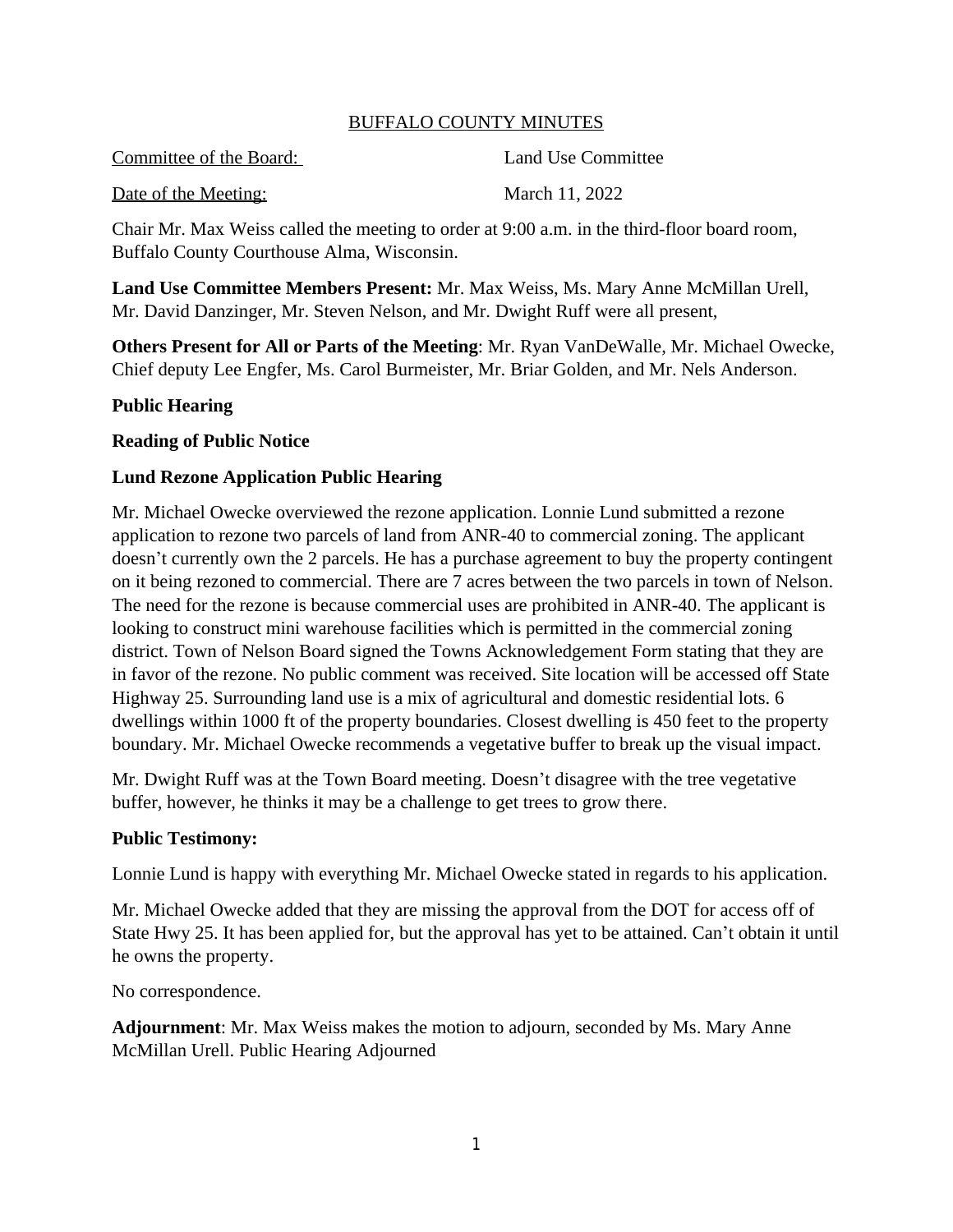# **Public Meeting**

# **Roll Call**

**Land Use Committee Members Present:** Mr. Max Weiss, Ms. Mary Anne McMillan Urell, Mr. David Danzinger, and Mr. Steven Nelson Mr. Dwight Ruff

**Others Present for All or Parts of the Meeting**: Mr. Ryan VanDeWalle, Mr. Michael Owecke, Chief deputy Lee Engfer, Ms. Carol Burmeister, Mr. Briar Golden, and Mr. Nels Anderson

**Public Comment:** No public comment

**Minutes from Previous Meeting:** Dwight would like corrections from February Meeting, spelling needs to be fixed for names. Minutes to be proofread before sent out in future. Motion made by Dwight Ruff to approve minutes and seconded by Mary Anne McMillan Urell with corrections.

# **Roll call Vote**

**Review/Discussion/Action~** Lund Rezone Application: Motion made by Mary Anne McMillan Urell to send it to full County Board, seconded by Dwight Ruff.

**Review/Discussion/Action-Buffalo County Shoreland Protection Ordinance Revision:** Mr. Michael Owecke, gave suggestions of edits to ordinance and submitted to DNR for their review. They had comments and suggestions, and he is waiting for the final review back. Requests that they table the ordinance until DNR review complete.

Mr. Dwight Ruff gave suggestions of edits that landowners would like to see.

Motion made to table the Ordinance. Roll call vote.

**Review/Discussion ~ Zoning Administrator Report:** Mr. Michael Owecke gave the Zoning Administrator Monthly report. Barn again lodge is submitting an addition conditional use permit application to expand the scope of the activities at the lodge location. Will go before the Board of Adjustments, and they will make the decision.

Three abandoned homes in Gilmanton. Two have been removed, the third Mr. Owecke had a discussion with owners' daughter regarding the structure. They still have personal belongings and intend to get hem out of there and then they are intending to put a camper there this summer and start removing the house. Mutually agreed on a deadline of December 1, 2022.

Zoning department is trying to get the well water sampling project started. Recently drew up a new project proposal and resolution that went to the health and human services.

**Review/Discussion/Action-** Surveyors Monthly Report: Mr. Ron Jasperson is out, Mr. Nels Anderson gave a report on his behalf.

**Review/Discussion: GIS/LIS Coordinator/ LIO Monthly Report:** Mr. Nels Andersons gave his monthly report.